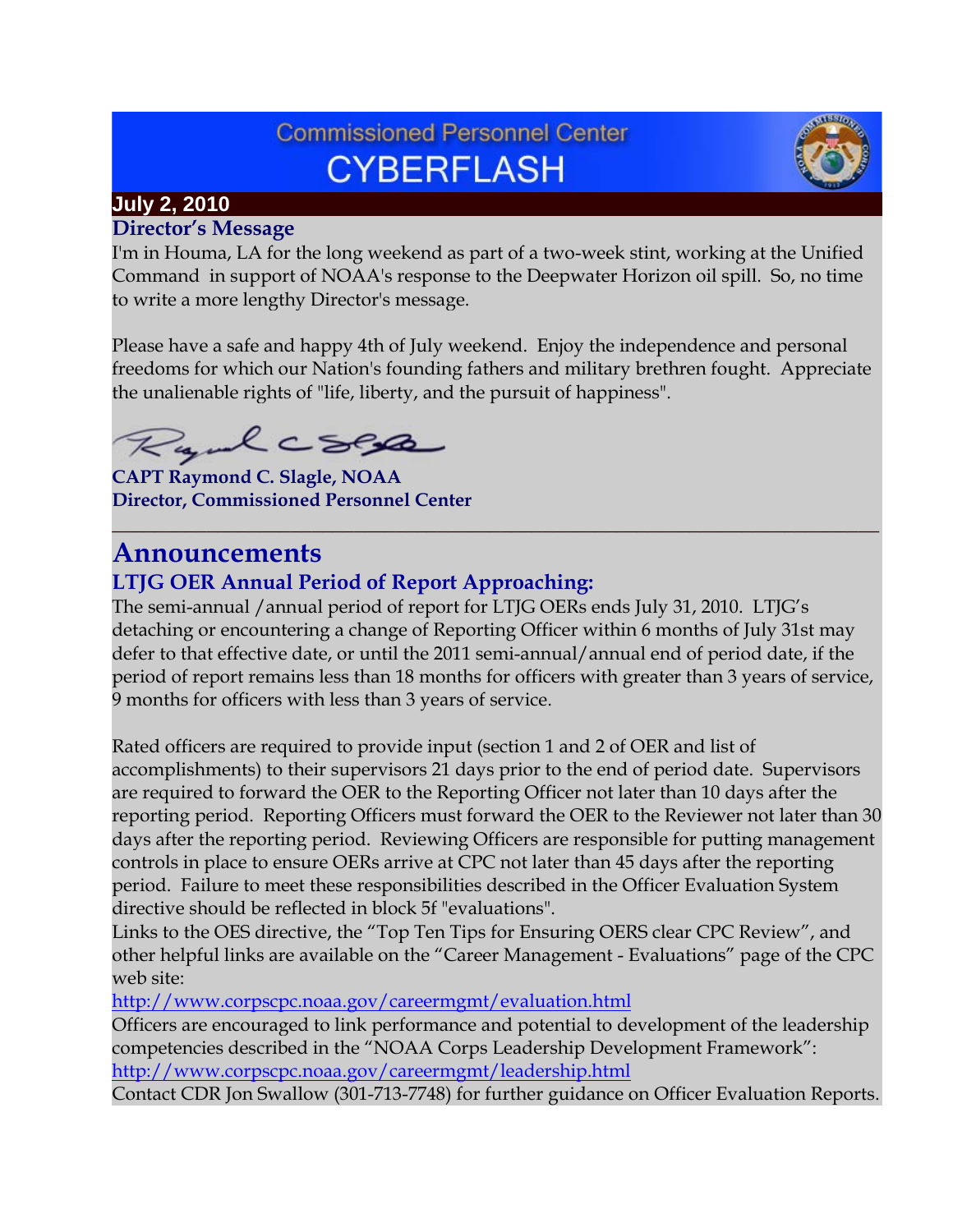## Direct Access/People Soft Password Resets

If you have not logged in to Direct Access/People Soft for at least 30 days your password will expire. Or, if you have forgotten your Login Password, please do the following before contacting payroll:

- 1. Go to the People Soft or Direct Access page
- 2. Put in your EMPLOYEE ID where it ask for User ID
- 3. Click on the "FORGOT YOUR PASSWORD" at the right
- 4. It'll ask for your Employee ID again
- 5. It'll ask for the last four of your SSN
- 6. You should get a line stating "A password will be sent to your email address"
- 7. Retrieve that password from your NOAA.GOV email address to login
- 8. You will then be prompted to change that password

If you have any problems, please contact Ron Cunningham, NOAA Corps Payroll at 785-339- 3497 .

## **NOAA Corps Comments Webpage**

This is a reminder that there is a link from the online OPF webpage, from which you can submit a comment for the betterment of the NOAA Corps. This page replaced that section of the Service Report, so that officers can submit suggestions at any time of the year. Comments or suggestions can be sent with your name associated or anonymously. The comments are directed to the appropriate department of CPC according to the subject.

**\_\_\_\_\_\_\_\_\_\_\_\_\_\_\_\_\_\_\_\_\_\_\_\_\_\_\_\_\_\_\_\_\_\_\_\_\_\_\_\_\_\_\_\_\_\_\_\_\_\_\_\_\_\_\_\_\_\_\_\_\_\_\_\_\_\_\_\_\_\_\_\_\_**

### **Upcoming Uniform and Awards Board Meetings**

July 6 August 3 September 7 October 5

#### **\_\_\_\_\_\_\_\_\_\_\_\_\_\_\_\_\_\_\_\_\_\_\_\_\_\_\_\_\_\_\_\_\_\_\_\_\_\_\_\_\_\_\_\_\_\_\_\_\_\_\_\_\_\_\_\_\_\_\_\_\_\_\_\_\_\_\_\_\_\_\_\_\_ Approved Retirements/Resignations/Separations**

The following officers have approved retirements, resignations, or separations. Be sure to thank them for their service to NOAA and nation and wish them the best the next time you see these officers!

| CDR Andrea M. Hrusovsky      | <b>August 1, 2010</b> |
|------------------------------|-----------------------|
| LT Amelia A. Ebhardt         | August 1, 2010        |
| LTJG Allison R. Mahaney      | August 15, 2010       |
| <b>CDR Michael S. Weaver</b> | September 1, 2010     |
| LT Amanda M. Hancock         | September 15, 2010    |
| LT Jason R. Saxe             | September 15, 2010    |